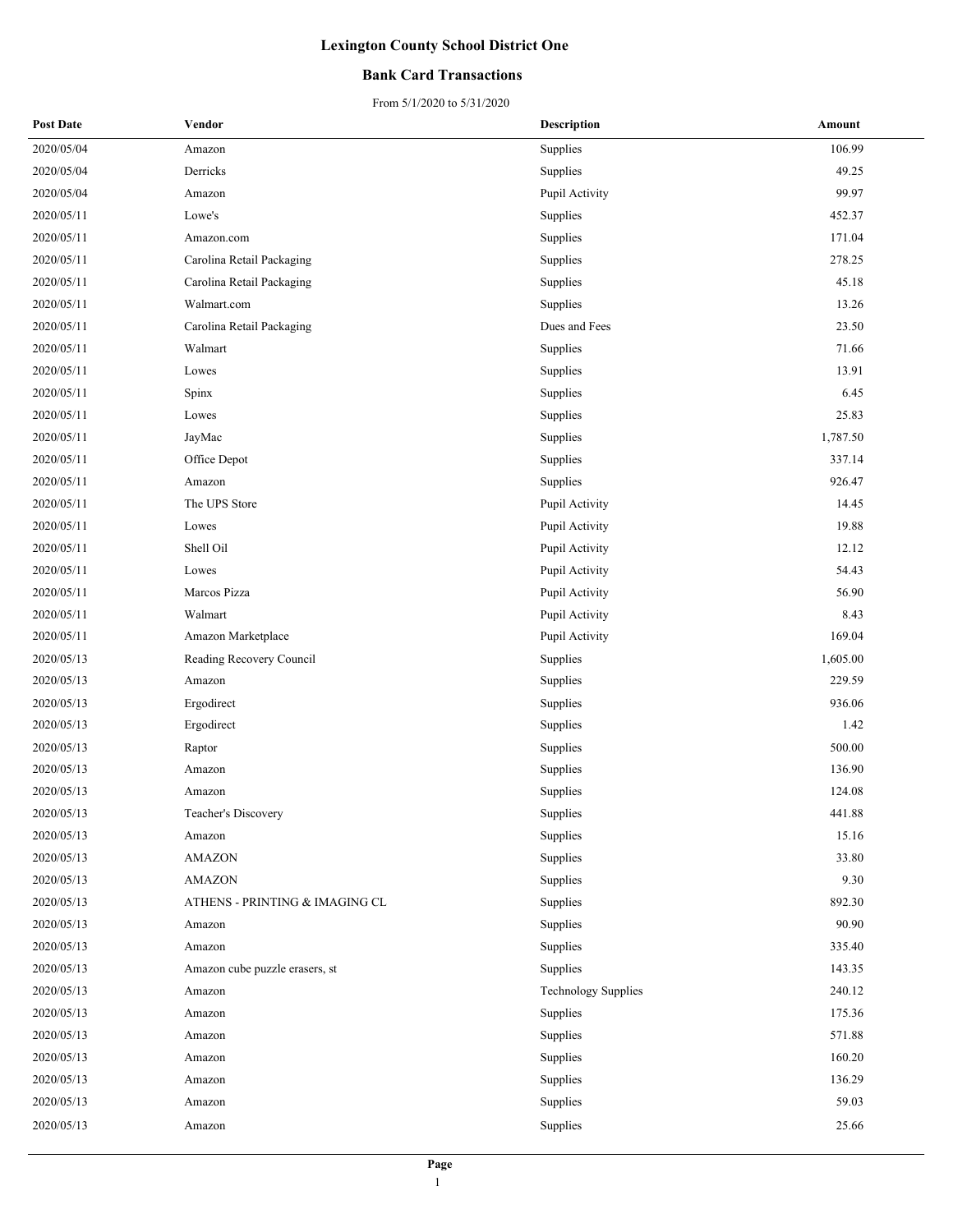### **Bank Card Transactions**

| <b>Post Date</b> | Vendor                         | <b>Description</b>      | Amount    |
|------------------|--------------------------------|-------------------------|-----------|
| 2020/05/13       | Amazon                         | Supplies                | 206.65    |
| 2020/05/13       | Amazon                         | Supplies                | 37.43     |
| 2020/05/13       | Amazon                         | Supplies                | 32.81     |
| 2020/05/13       | Amazon                         | Supplies                | 6.62      |
| 2020/05/13       | Amazon                         | Supplies                | 25.80     |
| 2020/05/13       | Amazon                         | Supplies                | 53.99     |
| 2020/05/13       | Credit                         | Travel                  | $-234.71$ |
| 2020/05/13       | Prufrock Press                 | Supplies                | 368.97    |
| 2020/05/13       | Amazon                         | Supplies                | 267.49    |
| 2020/05/13       | <b>RCLC</b>                    | Dues and Fees           | 270.05    |
| 2020/05/13       | Sparrow & Kennedy              | Repairs and Maintenance | 200.00    |
| 2020/05/13       | BP                             | Supplies-Maintenace     | 42.83     |
| 2020/05/13       | AutoZone                       | Supplies-Maintenace     | 151.41    |
| 2020/05/13       | AutoZone                       | Supplies-Maintenace     | 124.24    |
| 2020/05/13       | <b>Tractor Supply</b>          | Supplies-Maintenace     | 82.35     |
| 2020/05/13       | AutoZone                       | Supplies-Maintenace     | 66.00     |
| 2020/05/13       | <b>BP</b>                      | Supplies-Maintenace     | 99.00     |
| 2020/05/13       | Lexington True Value           | Supplies-Maintenace     | 58.87     |
| 2020/05/13       | <b>CES</b>                     | Supplies-Maintenace     | 20.81     |
| 2020/05/13       | <b>CES</b>                     | Supplies-Maintenace     | 148.49    |
| 2020/05/13       | <b>CES</b>                     | Supplies-Maintenace     | 47.60     |
| 2020/05/13       | A-Z Lawnmower                  | Supplies-Maintenace     | 153.95    |
| 2020/05/13       | PEECO INC DBA American Leak De | Repairs and Maintenance | 500.00    |
| 2020/05/13       | Ed Smith Lumber                | Supplies-Maintenace     | 35.25     |
| 2020/05/13       | <b>EXXON MOBILE</b>            | Supplies                | 33.00     |
| 2020/05/13       | LOWES                          | Supplies                | 278.57    |
| 2020/05/13       | <b>LOWES FOODS</b>             | Supplies                | 37.92     |
| 2020/05/13       | Smith & Jones                  | Supplies-Maintenace     | 85.52     |
| 2020/05/13       | Amazon                         | Supplies                | 47.34     |
| 2020/05/13       | PITT STOP - MAIN DEPT          | Supplies                | 58.80     |
| 2020/05/13       | WALMART - MAIN. DEPT.          | Supplies                | 22.33     |
| 2020/05/13       | <b>LOWES - MAIN DEPT</b>       | Supplies                | 1,320.59  |
| 2020/05/13       | HOME DEPOT - MAIN DEPT         | Supplies                | 510.55    |
| 2020/05/13       | NORTHERN TOOL & EQUIP. - MAIN  | Supplies                | 728.72    |
| 2020/05/13       | SMITH & JONES JANITORIAL - MAI | Supplies                | 41.73     |
| 2020/05/13       | Smith & Jones                  | Supplies-Maintenace     | 315.65    |
| 2020/05/13       | Ed Smith Lumber                | Supplies                | 13.90     |
| 2020/05/13       | Gilbert IGA                    | Supplies                | 3.96      |
| 2020/05/13       | Smith & Jones                  | Supplies-Maintenace     | 41.84     |
| 2020/05/13       | Sherwin Williams               | Supplies-Maintenace     | 47.18     |
| 2020/05/13       | Lexington True Value           | Supplies                | 251.39    |
| 2020/05/13       | Shell Oil                      | Supplies                | 67.48     |
| 2020/05/13       | Shell Oil                      | Supplies                | $-0.67$   |
| 2020/05/13       | Smith & Jones                  | Supplies-Maintenace     | 73.67     |
| 2020/05/13       | Smith & Jones                  | Supplies-Maintenace     | 112.14    |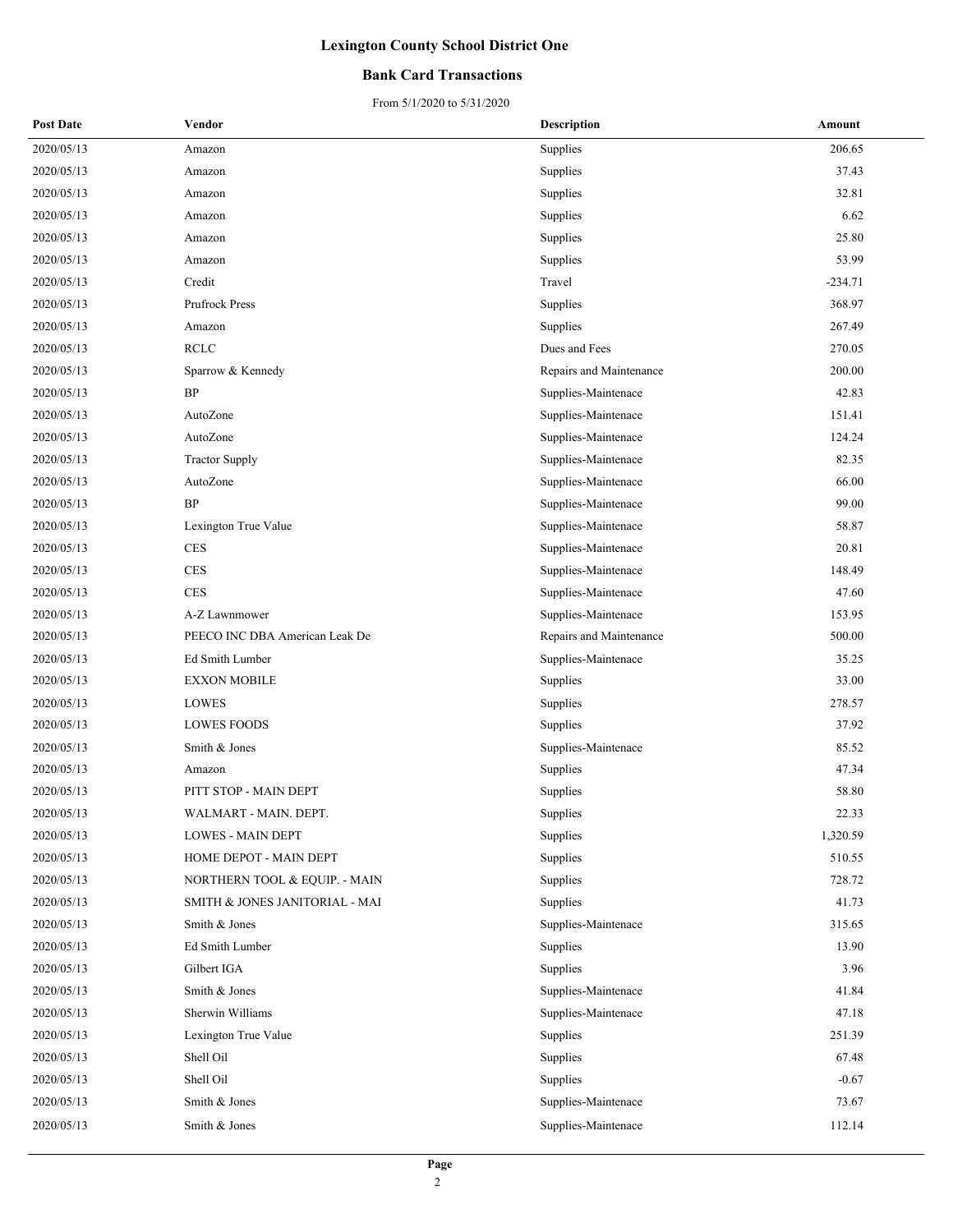### **Bank Card Transactions**

| <b>Post Date</b> | Vendor                  | <b>Description</b>        | Amount |
|------------------|-------------------------|---------------------------|--------|
| 2020/05/13       | Smith & Jones           | Supplies-Maintenace       | 85.52  |
| 2020/05/13       | SE Equipment            | Supplies-Maintenace       | 263.89 |
| 2020/05/13       | <b>CES</b>              | Supplies-Maintenace       | 8.73   |
| 2020/05/13       | Ed Smith Lumber         | Supplies-Maintenace       | 51.98  |
| 2020/05/13       | <b>CES</b>              | Supplies-Maintenace       | 72.51  |
| 2020/05/13       | Lowe's                  | Supplies-Maintenace       | 41.20  |
| 2020/05/13       | <b>CES</b>              | Supplies-Maintenace       | 155.26 |
| 2020/05/13       | <b>CES</b>              | Supplies-Maintenace       | 19.78  |
| 2020/05/13       | <b>CES</b>              | Supplies-Maintenace       | 74.60  |
| 2020/05/13       | Lowe's                  | Supplies-Maintenace       | 160.70 |
| 2020/05/13       | Oswald Lumber           | Supplies-Maintenace       | 204.36 |
| 2020/05/13       | Mann Tool               | Supplies-Maintenace       | 176.02 |
| 2020/05/13       | <b>CES</b>              | Supplies-Maintenace       | 148.76 |
| 2020/05/13       | Cox Tire                | Supplies-Maintenace       | 13.38  |
| 2020/05/13       | Murphy Express          | Supplies                  | 13.12  |
| 2020/05/13       | Lowe's                  | Supplies                  | 70.56  |
| 2020/05/13       | Smith & Jones           | Supplies                  | 386.27 |
| 2020/05/13       | Murphy                  | Supplies                  | 13.40  |
| 2020/05/13       | Northern Tools          | Supplies                  | 55.49  |
| 2020/05/13       | Sherwin Williams        | Supplies-Maintenace       | 299.11 |
| 2020/05/13       | WP Law                  | Supplies-Maintenace       | 35.54  |
| 2020/05/13       | A-Z Lawnmower           | Supplies-Maintenace       | 86.61  |
| 2020/05/13       | Ed Smith Lumber         | Supplies-Maintenace       | 87.90  |
| 2020/05/13       | Oswald Lumber           | Supplies-Maintenace       | 33.04  |
| 2020/05/13       | Mann Tool               | Supplies-Maintenace       | 176.02 |
| 2020/05/13       | <b>CES</b>              | Supplies-Maintenace       | 74.61  |
| 2020/05/13       | <b>CES</b>              | Supplies-Maintenace       | 155.26 |
| 2020/05/13       | Lowe's                  | Supplies-Maintenace       | 104.28 |
| 2020/05/13       | Lowe's                  | Supplies-Maintenace       | 48.24  |
| 2020/05/13       | Pine Press of Lexington | Printing and Binding      | 483.43 |
| 2020/05/13       | Canva                   | Other Prof & Tech Service | 238.80 |
| 2020/05/13       | <b>SLED</b>             | Other Prof & Tech Service | 78.00  |
| 2020/05/13       | Azura                   | Other Prof & Tech Service | 171.75 |
| 2020/05/13       | Amazon                  | Supplies                  | 106.55 |
| 2020/05/13       | Amazon-                 | Supplies                  | 35.28  |
| 2020/05/13       | Amazon                  | Supplies                  | 119.26 |
| 2020/05/13       | Amazon                  | Supplies                  | 46.79  |
| 2020/05/13       | Amazon                  | Supplies                  | 251.96 |
| 2020/05/13       | Amazon                  | Supplies                  | 44.88  |
| 2020/05/13       | <b>Education Week</b>   | Dues and Fees             | 40.00  |
| 2020/05/13       | Zoom                    | Dues and Fees             | 16.55  |
| 2020/05/13       | <b>SHRM</b>             | Dues and Fees             | 219.00 |
| 2020/05/13       | Postal Express          | Supplies                  | 58.00  |
| 2020/05/13       | Amazon                  | Supplies                  | 98.42  |
| 2020/05/13       | Amazon                  | Supplies                  | 21.29  |
|                  |                         |                           |        |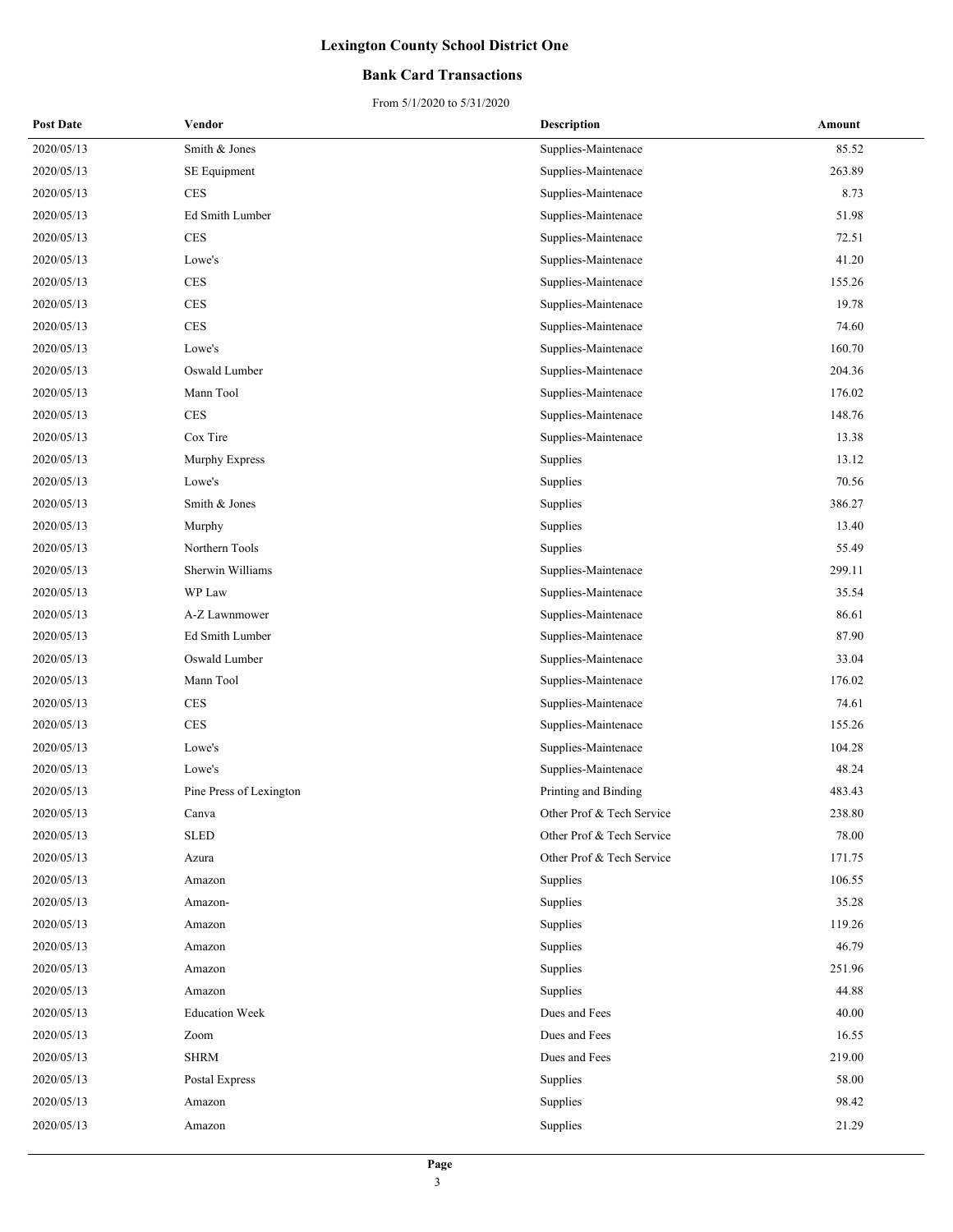### **Bank Card Transactions**

| <b>Post Date</b> | Vendor                   | <b>Description</b>    | Amount |
|------------------|--------------------------|-----------------------|--------|
| 2020/05/13       | National ESEA Assoc      | Inst Prog Improvement | 39.00  |
| 2020/05/13       | National ESEA Assoc      | Inst Prog Improvement | 39.00  |
| 2020/05/13       | GED Marketplace          | Supplies              | 282.04 |
| 2020/05/13       | Amazon                   | Supplies              | 13.61  |
| 2020/05/13       | Amazon                   | Supplies              | 685.08 |
| 2020/05/13       | Amazon                   | Supplies              | 116.67 |
| 2020/05/13       | Amazon                   | Supplies              | 163.62 |
| 2020/05/13       | Amazon                   | Supplies              | 29.72  |
| 2020/05/13       | Amazon                   | Supplies              | 466.39 |
| 2020/05/13       | Amazon                   | Supplies              | 303.41 |
| 2020/05/13       | Amazon                   | Supplies              | 163.46 |
| 2020/05/13       | Amazon                   | Pupil Activity        | 581.17 |
| 2020/05/13       | Amazon                   | Pupil Activity        | 51.98  |
| 2020/05/13       | Amazon                   | Pupil Activity        | 33.16  |
| 2020/05/13       | Amazon                   | Pupil Activity        | 29.93  |
| 2020/05/13       | Teachers Pay Teachers    | Pupil Activity        | 41.22  |
| 2020/05/13       | Office Depot             | Pupil Activity        | 204.30 |
| 2020/05/13       | Office Depot             | Pupil Activity        | 36.36  |
| 2020/05/13       | <b>UPS</b> Store         | Pupil Activity        | 5.83   |
| 2020/05/13       | <b>US Postal Service</b> | Pupil Activity        | 35.00  |
| 2020/05/13       | <b>UPS</b> Store         | Pupil Activity        | 72.21  |
| 2020/05/13       | <b>UPS</b> Store         | Pupil Activity        | 7.30   |
| 2020/05/13       | Amazon                   | Pupil Activity        | 96.20  |
| 2020/05/13       | Amazon                   | Pupil Activity        | 10.69  |
| 2020/05/13       | Amazon                   | Pupil Activity        | 16.04  |
| 2020/05/13       | Amazon                   | Pupil Activity        | 43.47  |
| 2020/05/13       | Walmart                  | Pupil Activity        | 40.53  |
| 2020/05/13       | Amazon                   | Pupil Activity        | 16.98  |
| 2020/05/13       | Amazon                   | Pupil Activity        | 46.97  |
| 2020/05/13       | Amazon                   | Pupil Activity        | 10.69  |
| 2020/05/13       | Amazon                   | Pupil Activity        | 204.22 |
| 2020/05/13       | Amazon                   | Pupil Activity        | 25.65  |
| 2020/05/13       | Amazon                   | Pupil Activity        | 43.17  |
| 2020/05/13       | Teacher's Discovery      | Pupil Activity        | 60.50  |
| 2020/05/13       | Amazon                   | Pupil Activity        | 10.69  |
| 2020/05/13       | Amazon castanets         | Pupil Activity        | 57.99  |
| 2020/05/13       | Amazon                   | Pupil Activity        | 123.36 |
| 2020/05/13       | Amazon                   | Supplies              | 39.05  |
| 2020/05/13       | Amazon                   | Supplies              | 153.13 |
| 2020/05/13       | Amazon                   | Supplies              | 68.09  |
| 2020/05/13       | Amazon                   | Supplies              | 591.13 |
| 2020/05/13       | Amazon                   | Supplies              | 18.17  |
| 2020/05/13       | Amazon                   | Supplies              | 34.22  |
| 2020/05/13       | Amazon                   | Supplies              | 19.25  |
| 2020/05/13       | Amazon                   | Supplies              | 184.15 |
|                  |                          |                       |        |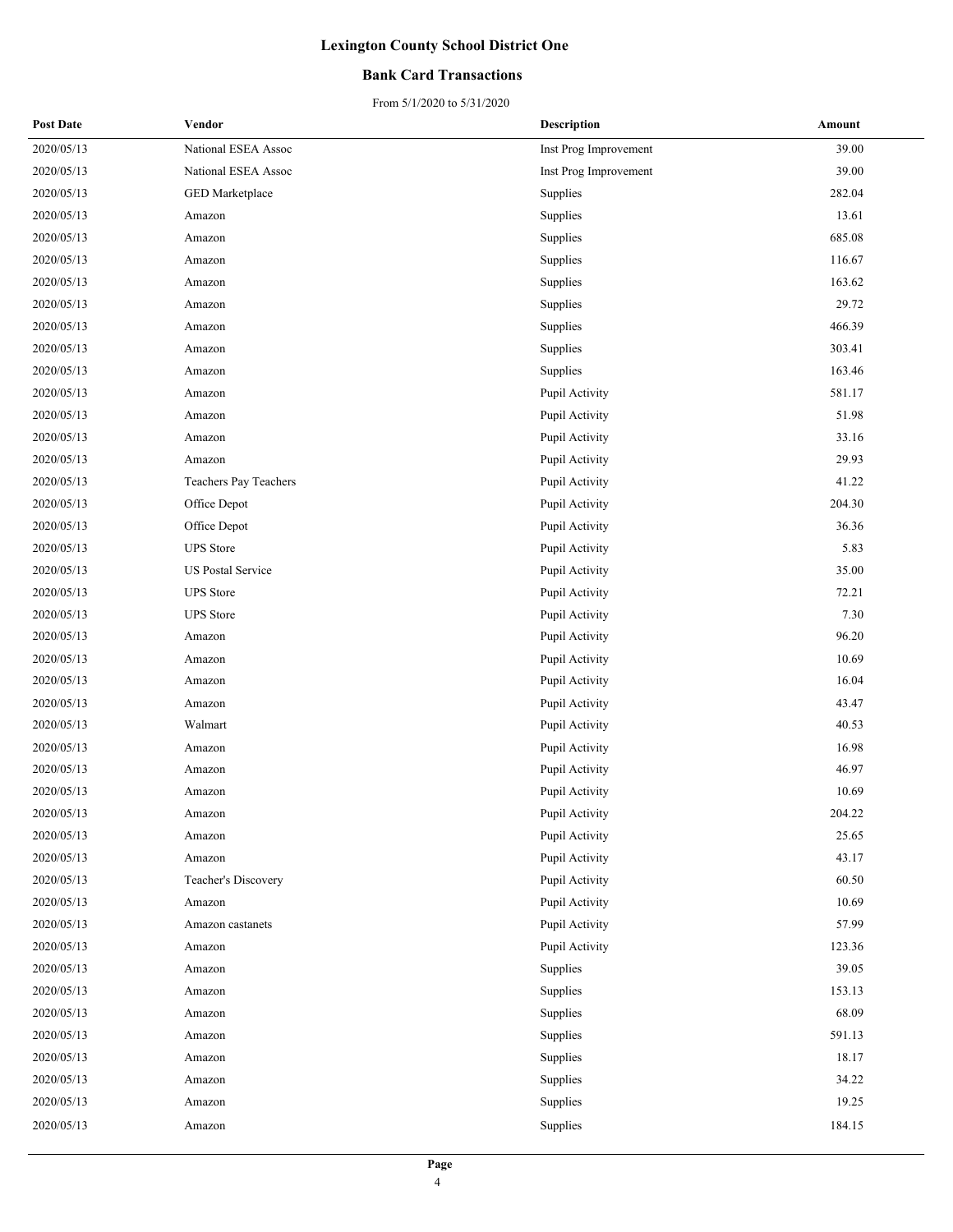### **Bank Card Transactions**

| <b>Post Date</b> | Vendor                                | <b>Description</b>   | Amount    |
|------------------|---------------------------------------|----------------------|-----------|
| 2020/05/13       | Amazon                                | Supplies             | 34.21     |
| 2020/05/13       | Amazon                                | Supplies             | 241.69    |
| 2020/05/13       | Well Heeled                           | Supplies             | 1,451.52  |
| 2020/05/13       | Amazon                                | Supplies             | 226.74    |
| 2020/05/18       | Amazon                                | Supplies             | 9.62      |
| 2020/05/18       | Walmart                               | Supplies             | 19.24     |
| 2020/05/18       | Pioneer Valley Books                  | Supplies             | 282.15    |
| 2020/05/18       | West Music                            | Supplies             | 254.66    |
| 2020/05/18       | Lidl                                  | Supplies             | 74.90     |
| 2020/05/18       | Office Depot                          | Supplies             | 98.40     |
| 2020/05/18       | AP SUMMER INSTITUTE                   | Travel               | 715.00    |
| 2020/05/18       | AP SUMMER INSTITUTE ONLINE - U        | Travel               | 655.00    |
| 2020/05/18       | AP SUMMER INSTITUTE                   | Travel               | 600.00    |
| 2020/05/18       | <b>CAROLINA TESOL</b>                 | Travel               | $-169.00$ |
| 2020/05/18       | Rhodes Branding                       | Supplies             | 595.46    |
| 2020/05/18       | INTUIT QUICKBOOKS - IMPREST CH        | Supplies             | 356.29    |
| 2020/05/18       | Amazon                                | Supplies             | 63.32     |
| 2020/05/18       | <b>BLACK SHEEP PROMOTIONS - GRADU</b> | Supplies             | 1,321.45  |
| 2020/05/18       | Amazon                                | Supplies             | 37.44     |
| 2020/05/18       | US POST OFFICE - STAMPS FOR MA        | Supplies             | 275.00    |
| 2020/05/18       | TX Advanced Computing                 | Travel               | 796.00    |
| 2020/05/18       | Holiday Inn                           | Travel               | $-524.47$ |
| 2020/05/18       | Marriott Charleston                   | Travel               | 1,031.20  |
| 2020/05/18       | <b>USC</b>                            | Travel               | $-100.00$ |
| 2020/05/18       | UNC Char                              | Travel               | 600.00    |
| 2020/05/18       | <b>USC</b>                            | Travel               | $-50.00$  |
| 2020/05/18       | Barnes & Noble                        | Supplies             | 224.54    |
| 2020/05/18       | Amazon                                | Supplies             | 112.20    |
| 2020/05/18       | Speedway                              | Pupil Transportation | 21.08     |
| 2020/05/18       | Hampton Inn                           | Pupil Transportation | 355.82    |
| 2020/05/18       | Shell                                 | Pupil Transportation | 22.75     |
| 2020/05/18       | Hampton Inn                           | Travel               | 355.82    |
| 2020/05/18       | Target                                | Supplies             | 79.74     |
| 2020/05/18       | Amazon                                | Supplies             | 1,203.64  |
| 2020/05/18       | Amazon                                | Supplies             | 52.32     |
| 2020/05/18       | Lowes                                 | Supplies             | 950.51    |
| 2020/05/18       | Amazon                                | Supplies             | 901.31    |
| 2020/05/18       | Amazon                                | Supplies             | 85.48     |
| 2020/05/18       | Amazon                                | Supplies             | 14.97     |
| 2020/05/18       | Amazon                                | Supplies             | 16.02     |
| 2020/05/18       | Amazon                                | Supplies             | 26.74     |
| 2020/05/18       | Amazon                                | Supplies             | 28.22     |
| 2020/05/18       | Amazon                                | Supplies             | 220.11    |
| 2020/05/18       | Amazon                                | Supplies             | 197.99    |
| 2020/05/18       | <b>NYT</b>                            | Periodicals          | $4.00\,$  |
|                  |                                       |                      |           |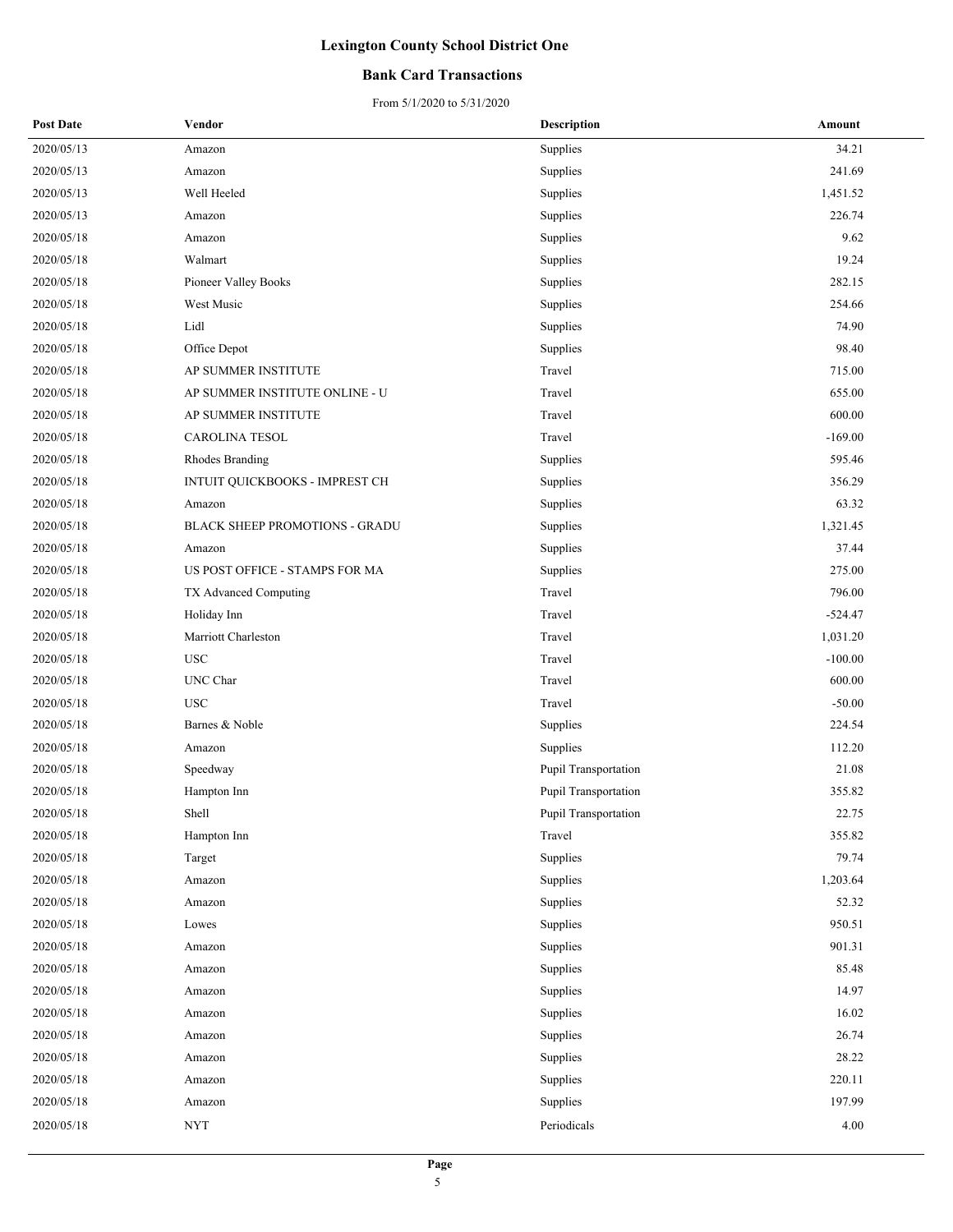### **Bank Card Transactions**

| <b>Post Date</b> | Vendor                         | Description                    | Amount      |
|------------------|--------------------------------|--------------------------------|-------------|
| 2020/05/18       | <b>NYT</b>                     | Periodicals                    | 4.00        |
| 2020/05/18       | Southern Regional Education    | Travel-MMGW/HSTW Staff De      | $-395.00$   |
| 2020/05/18       | Lowes                          | Supplies                       | 8.52        |
| 2020/05/18       | Lowes                          | Supplies                       | 203.45      |
| 2020/05/18       | Amazon                         | Supplies                       | 166.88      |
| 2020/05/18       | LOWES - MAIN. DEPT             | Supplies                       | 40.08       |
| 2020/05/18       | TRIANGLE SAFE & LOCK - MAIN DE | Supplies                       | 14.45       |
| 2020/05/18       | <b>LOWES - MAIN DEPT</b>       | Supplies                       | 561.59      |
| 2020/05/18       | <b>LOWES-MAIN DEPT</b>         | Supplies                       | $-159.43$   |
| 2020/05/18       | LOWES-MAIN. DEPT.              | Supplies                       | 180.47      |
| 2020/05/18       | SPEEDWAY - MAIN DEPT           | Supplies                       | 20.00       |
| 2020/05/18       | HOME DEPT - MAIN DEPT          | Supplies                       | 319.93      |
| 2020/05/18       | LOWES - SIGNS FOR PARKING LOT  | Supplies                       | 141.18      |
| 2020/05/18       | Lexington True Value           | Supplies                       | 52.93       |
| 2020/05/18       | Walmart                        | Supplies                       | 119.71      |
| 2020/05/18       | Lowes Home Improvement         | Supplies                       | 99.50       |
| 2020/05/18       | Lowes                          | Supplies                       | 280.19      |
| 2020/05/18       | Murphy Express                 | Supplies                       | 60.89       |
| 2020/05/18       | Smith & Jones                  | Supplies                       | 47.08       |
| 2020/05/18       | Sparrow & Kennedy              | Supplies                       | 5.06        |
| 2020/05/18       | A-Z Lawnmower Parts            | Supplies                       | 29.40       |
| 2020/05/18       | Lowes                          | Supplies                       | 21.84       |
| 2020/05/18       | TX Advanced Computing          | Travel                         | 398.00      |
| 2020/05/18       | <b>USPS</b>                    | Pupil Activity                 | 256.80      |
| 2020/05/18       | Amazon                         | Pupil Activity                 | 83.44       |
| 2020/05/18       | Webstaurant Store              | Pupil Activity                 | 178.64      |
| 2020/05/18       | Office Depot                   | Pupil Activity                 | 280.22      |
| 2020/05/18       | Amazon                         | Pupil Activity                 | 49.19       |
| 2020/05/18       | Travel China                   | Pupil Act-Fee/Collection Refnd | $-395.00$   |
| 2020/05/18       | Travel China                   | Pupil Activity                 | $-1,052.00$ |
| 2020/05/19       | Office Depot                   | Supplies                       | 682.18      |
| 2020/05/19       | Teacher's Discovery            | Supplies-Immersion             | 843.90      |
| 2020/05/19       | <b>Staples</b>                 | Supplies                       | 41.69       |
| 2020/05/19       | FIRST BOOKS                    | Supplies                       | 192.48      |
| 2020/05/19       | <b>FIRST BOOK</b>              | Supplies                       | 322.20      |
| 2020/05/19       | <b>SALON INTERACTIVE</b>       | Supplies                       | 59.88       |
| 2020/05/19       | OFFICE DEPOT                   | Supplies                       | 53.48       |
| 2020/05/19       | OFFICE DEPOT                   | Supplies                       | 174.08      |
| 2020/05/19       | OFFICE DEPOT                   | Supplies                       | 139.06      |
| 2020/05/19       | PATRICIA'S SPIRITWEAR          | Supplies                       | 787.50      |
| 2020/05/19       | <b>AMAZON</b>                  | Supplies                       | 117.68      |
| 2020/05/19       | CAROLINA PACKAGING             | Supplies                       | 227.40      |
| 2020/05/19       | <b>FSI - MOVING BOXES</b>      | Supplies                       | 1,921.76    |
| 2020/05/19       | THE LIBRARY STORE - LABELS TO  | Supplies                       | 444.00      |
| 2020/05/19       | AMAZON.COM - IMMERSION SUPPLIE | Supplies-Immersion             | 21.39       |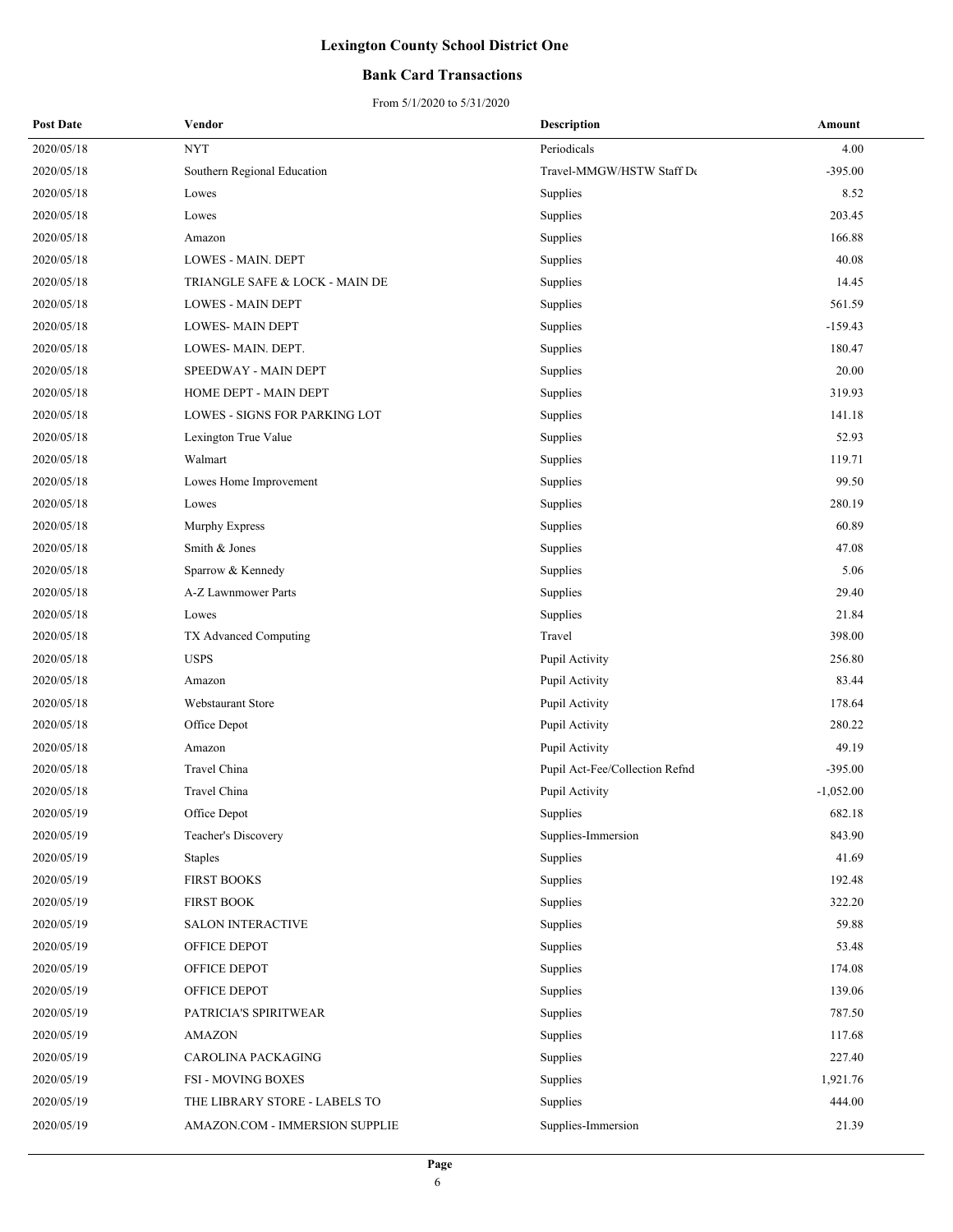### **Bank Card Transactions**

| <b>Post Date</b> | Vendor                         | <b>Description</b>    | Amount   |
|------------------|--------------------------------|-----------------------|----------|
| 2020/05/19       | AMAZON.COM - IMMERSION MATERIA | Supplies-Immersion    | 18.00    |
| 2020/05/19       | AMAZON.COM - IMMERSION MATERIA | Supplies-Immersion    | 138.29   |
| 2020/05/19       | AMAZON.COM - IMMERSION MATERIA | Supplies-Immersion    | 113.75   |
| 2020/05/19       | AMAZON.COM - IMMERSION MATERIA | Supplies-Immersion    | 21.38    |
| 2020/05/19       | AMAZON.COM - IMMERSION MATERIA | Supplies-Immersion    | 32.45    |
| 2020/05/19       | Music Express Downloads        | Supplies              | 339.72   |
| 2020/05/19       | Amazon.com                     | Supplies              | 544.40   |
| 2020/05/19       | Amazon.com                     | Supplies              | 25.10    |
| 2020/05/19       | <b>JW</b> Pepper               | Supplies              | 60.99    |
| 2020/05/19       | Amazon                         | Supplies              | 16.00    |
| 2020/05/19       | Amazon                         | Supplies              | 64.17    |
| 2020/05/19       | <b>AVID</b>                    | Supplies              | 676.50   |
| 2020/05/19       | Amazon                         | Inst Prog Improvement | 141.20   |
| 2020/05/19       | Teacher College                | Inst Prog Improvement | 375.00   |
| 2020/05/19       | Teacher College                | Inst Prog Improvement | 650.00   |
| 2020/05/19       | Teacher College-NYC            | Inst Prog Improvement | 650.00   |
| 2020/05/19       | Teacher College                | Inst Prog Improvement | 650.00   |
| 2020/05/19       | Pay Pal                        | Inst Prog Improvement | 700.00   |
| 2020/05/19       | Pay Pal                        | Inst Prog Improvement | 100.00   |
| 2020/05/19       | Amazon                         | Supplies              | 14.08    |
| 2020/05/19       | Crossroads Center              | Supplies              | 110.00   |
| 2020/05/19       | Amazon                         | Supplies              | 69.54    |
| 2020/05/19       | Amazon                         | Supplies              | 29.92    |
| 2020/05/19       | PinPoint International         | Supplies              | 55.56    |
| 2020/05/19       | Amazon                         | Supplies              | 45.04    |
| 2020/05/19       | 4-H Shop                       | Supplies              | 1,348.00 |
| 2020/05/19       | Heinmann                       | Supplies              | 177.02   |
| 2020/05/19       | Walmart                        | Supplies              | 61.76    |
| 2020/05/19       | amazon                         | Supplies              | 30.47    |
| 2020/05/19       | stapels                        | Supplies              | 134.79   |
| 2020/05/19       | <b>IB</b> Source               | Supplies              | 161.44   |
| 2020/05/19       | Walmart                        | Supplies              | 248.35   |
| 2020/05/19       | Amazon                         | Supplies              | 625.50   |
| 2020/05/19       | amazon                         | Supplies              | 66.18    |
| 2020/05/19       | Ambient                        | Supplies              | 181.89   |
| 2020/05/19       | Walmart                        | Supplies              | 53.84    |
| 2020/05/19       | <b>Teacher Discovery</b>       | Supplies              | 53.98    |
| 2020/05/19       | amazon                         | Supplies              | 17.98    |
| 2020/05/19       | KIDS DISCOVER                  | Supplies              | 789.80   |
| 2020/05/19       | Amazon                         | Supplies              | 9.50     |
| 2020/05/19       | Amazon                         | Supplies              | 20.31    |
| 2020/05/19       | Amazon                         | Supplies              | 218.31   |
| 2020/05/19       | Amazon                         | Supplies              | 397.03   |
| 2020/05/19       | Amazon                         | Supplies              | 163.27   |
| 2020/05/19       | Amazon                         | Supplies              | 21.39    |
|                  |                                |                       |          |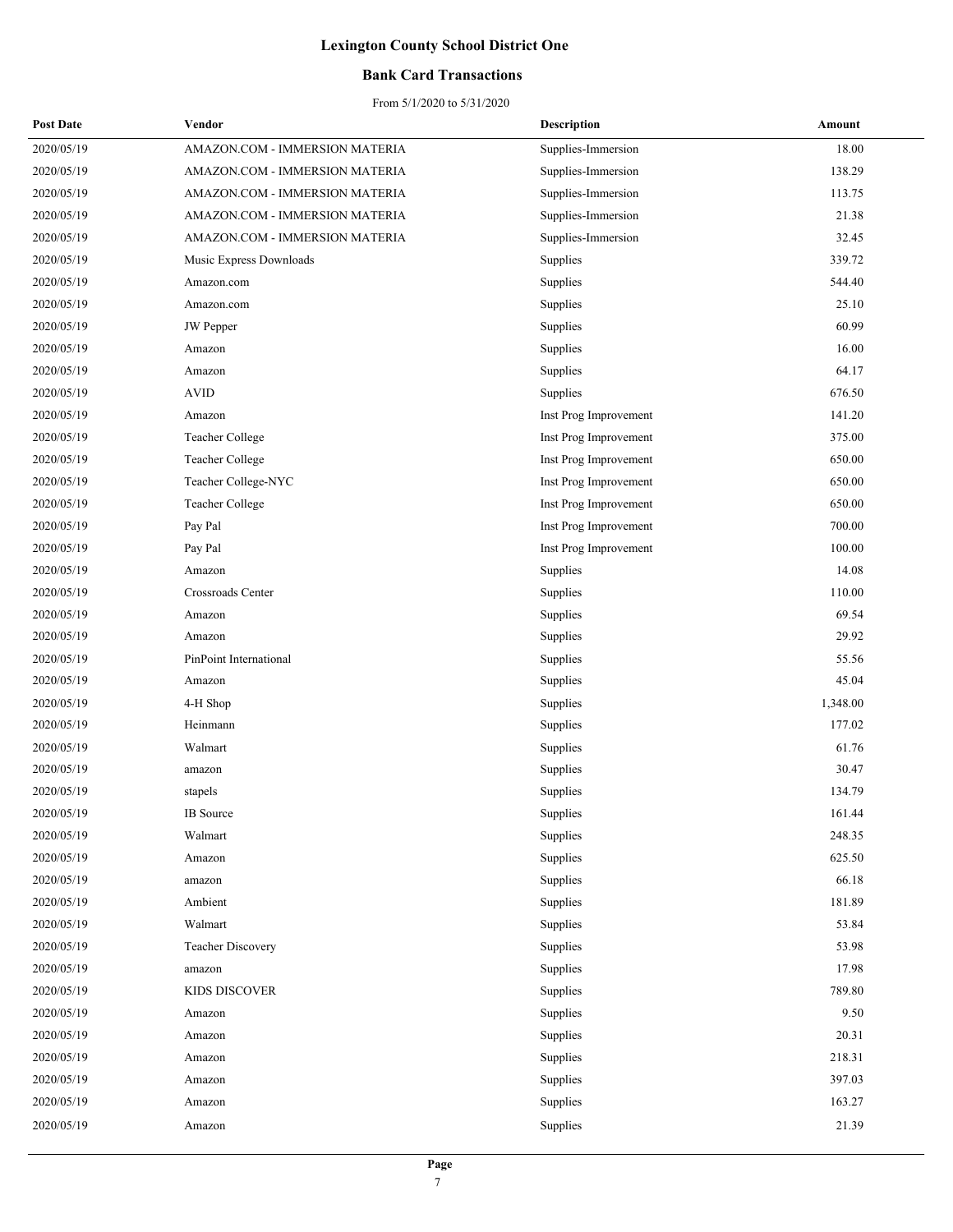### **Bank Card Transactions**

| <b>Post Date</b> | Vendor                                | <b>Description</b>       | Amount    |
|------------------|---------------------------------------|--------------------------|-----------|
| 2020/05/19       | Amazon                                | Supplies                 | 29.92     |
| 2020/05/19       | School Health                         | Supplies                 | 192.31    |
| 2020/05/19       | School Nurse                          | Supplies                 | 124.86    |
| 2020/05/19       | Walgreens                             | Supplies                 | 7.51      |
| 2020/05/19       | TEACHERS COLLEGE COLUMBIA UNIV        | Travel-Teacher Staff Dev | 375.00    |
| 2020/05/19       | TEACHERS COLLEGE COLUMBIA UNIV        | Travel-Teacher Staff Dev | 300.00    |
| 2020/05/19       | Refund from Sea Watch Hotel           | Travel-Teacher Staff Dev | $-224.00$ |
| 2020/05/19       | TEACHERS COLLEGE COLUMBIA UNIV        | Travel-Teacher Staff Dev | 375.00    |
| 2020/05/19       | Refund from Sea Watch Hotel           | Travel-Teacher Staff Dev | $-224.00$ |
| 2020/05/19       | TEACHERS COLLEGE COLUMBIA UNIV        | Travel-Teacher Staff Dev | 375.00    |
| 2020/05/19       | TEACHERS COLLEGE COLUMBIA UNIV        | Travel-Teacher Staff Dev | 375.00    |
| 2020/05/19       | Amazon                                | Supplies                 | 53.48     |
| 2020/05/19       | NORTHERN TOOL                         | Supplies                 | 117.69    |
| 2020/05/19       | <b>EXXON</b>                          | Supplies                 | 32.16     |
| 2020/05/19       | <b>LOWES CUSTODIAL</b>                | Supplies                 | 9.92      |
| 2020/05/19       | LOWE'S                                | Supplies                 | 55.70     |
| 2020/05/19       | <b>LEXINGTON FLORIST</b>              | Supplies                 | 133.75    |
| 2020/05/19       | <b>DERRICK'S SERVICE CENTER - GAS</b> | Supplies                 | 54.00     |
| 2020/05/19       | LOWE'S - CASTERS FOR MOVING CA        | Supplies                 | 38.52     |
| 2020/05/19       | Sunoco                                | Supplies                 | 20.58     |
| 2020/05/19       | Sunoco                                | Supplies                 | 37.56     |
| 2020/05/19       | Amazon.com                            | Supplies                 | 10.14     |
| 2020/05/19       | Mohawk                                | Supplies                 | 211.78    |
| 2020/05/19       | Shell Gas                             | Supplies                 | 31.18     |
| 2020/05/19       | Lowes                                 | Supplies                 | 8.47      |
| 2020/05/19       | Murphy Express                        | Supplies                 | 37.00     |
| 2020/05/19       | Lowes                                 | Supplies                 | 12.90     |
| 2020/05/19       | Pitt Stop                             | Supplies                 | 30.50     |
| 2020/05/19       | <b>CREDIT</b>                         | Supplies                 | 0.34      |
| 2020/05/19       | Pitt Stop                             | Supplies                 | 34.00     |
| 2020/05/19       | <b>CREDIT</b>                         | Supplies                 | 0.31      |
| 2020/05/19       | <b>GILBERT USPS - POSTAGE</b>         | Supplies                 | 330.00    |
| 2020/05/19       | GILBERT USPS - POSTAGE FOR PAC        | Supplies                 | 220.00    |
| 2020/05/19       | <b>GILBERT USPS - POSTAGE</b>         | Supplies                 | 110.00    |
| 2020/05/19       | GILBERT USPS - POSTAGE FOR PAC        | Supplies                 | 130.50    |
| 2020/05/19       | <b>USPS</b>                           | Supplies                 | 153.10    |
| 2020/05/19       | <b>USPS</b>                           | Supplies                 | 658.91    |
| 2020/05/19       | THE READING & WRITING PROJECT         | Travel-Teacher Staff Dev | 650.00    |
| 2020/05/19       | THE READING & WRITING PROJECT         | Travel-Teacher Staff Dev | 650.00    |
| 2020/05/19       | THE READING & WRITING PROJECT         | Travel-Teacher Staff Dev | 650.00    |
| 2020/05/19       | <b>Teachers College</b>               | Inst Prog Improvement    | 375.00    |
| 2020/05/19       | Mathematically Minded                 | Inst Prog Improvement    | 297.00    |
| 2020/05/19       | AMAZON.COM - RTI MATERIALS            | <b>Supplies</b>          | 159.18    |
| 2020/05/19       | <b>SCHOLASTIC - STUDENT BOOKS</b>     | Supplies                 | 1,759.04  |
| 2020/05/19       | AMAZON.COM - PD BOOKS FOR APs         | Supplies                 | 60.00     |
|                  |                                       |                          |           |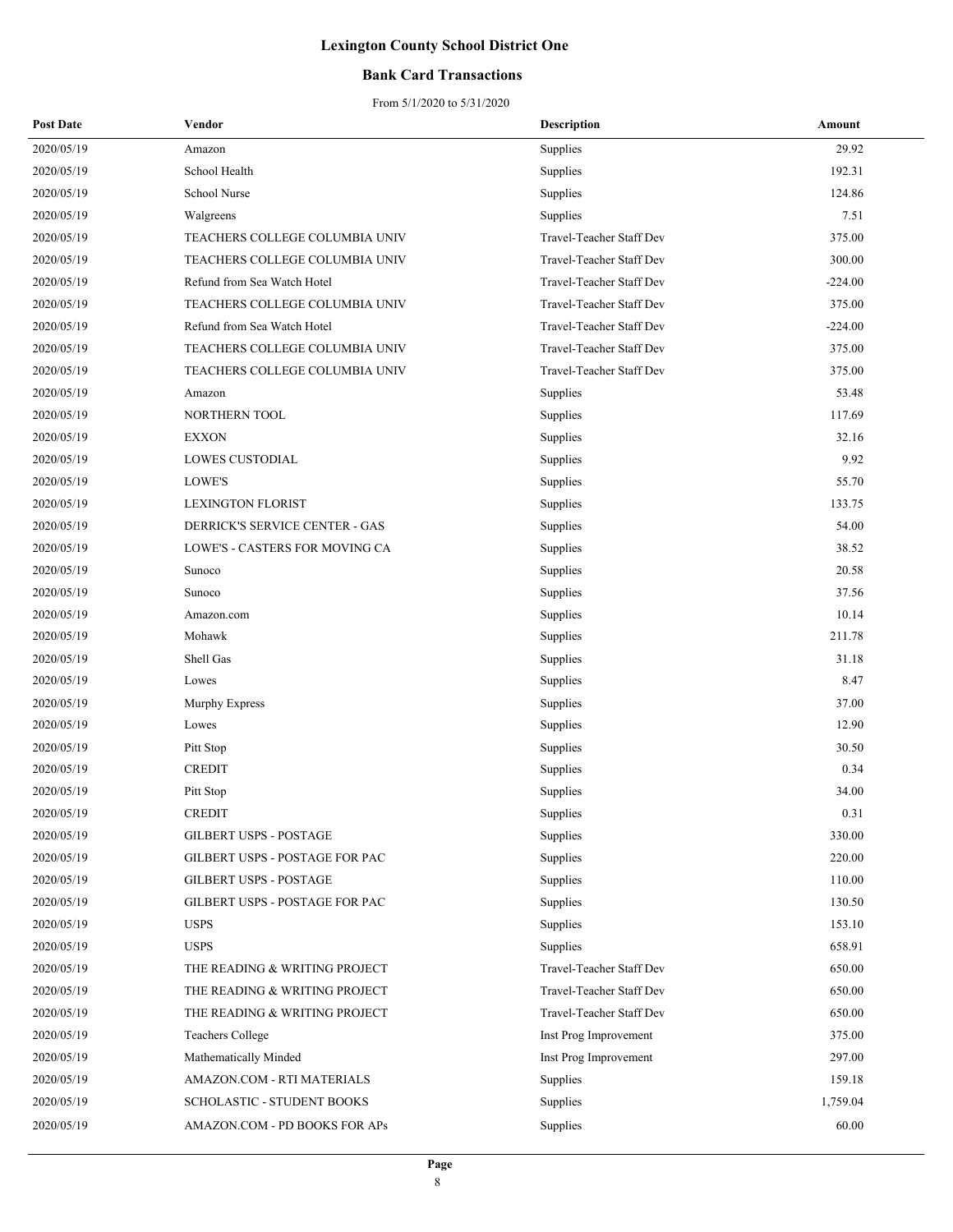### **Bank Card Transactions**

| <b>Post Date</b> | Vendor                               | <b>Description</b>         | Amount    |
|------------------|--------------------------------------|----------------------------|-----------|
| 2020/05/19       | AMAZON.COM - INSTRUCTIONAL MAT       | Supplies                   | 20.96     |
| 2020/05/19       | TREASURE BAY INC - PARENTING B       | Supplies                   | 429.84    |
| 2020/05/19       | PES Caf??                            | Supplies                   | 40.75     |
| 2020/05/19       | Oriental Trading Center              | Supplies                   | 333.12    |
| 2020/05/19       | Amazon.com                           | Supplies                   | 65.77     |
| 2020/05/19       | Walmart                              | Supplies                   | 160.57    |
| 2020/05/19       | Sphero                               | <b>Technology Supplies</b> | 2,185.13  |
| 2020/05/19       | Vilros                               | <b>Technology Supplies</b> | 839.70    |
| 2020/05/19       | <b>USPS STAMPS</b>                   | Pupil Activity             | 110.00    |
| 2020/05/19       | Credit from Scholastic Books         | Pupil Activity             | $-6.27$   |
| 2020/05/19       | AMAZON.COM - FACE MASKS FOR ST       | Pupil Activity             | 154.05    |
| 2020/05/19       | Refund from FSI - order cancel       | Pupil Activity             | $-207.58$ |
| 2020/05/19       | FSI - LABELS FOR MOVING TO CES       | Pupil Activity             | 270.84    |
| 2020/05/19       | <b>FSI - LABELS FOR MOVING BOXES</b> | Pupil Activity             | 140.81    |
| 2020/05/19       | Scholastic Education - books w       | Pupil Activity             | 160.50    |
| 2020/05/19       | FSI - PACKING TAPE FOR PACKING       | Pupil Activity             | 257.75    |
| 2020/05/19       | FSI - FACE MASK FOR PACKING SC       | Pupil Activity             | 207.58    |
| 2020/05/19       | AMAZON.COM - FACE MASKS FOR ST       | Pupil Activity             | 166.88    |
| 2020/05/19       | CAROLINA RETAIL PACKAGING - BA       | Pupil Activity             | 354.25    |
| 2020/05/19       | Amazon.com                           | Pupil Activity             | 156.64    |
| 2020/05/19       | IGA                                  | Pupil Activity             | 33.61     |
| 2020/05/19       | Office Depot/Office Max              | Pupil Activity             | 41.24     |
| 2020/05/19       | Crossroads Center                    | Pupil Activity             | 474.95    |
| 2020/05/19       | Amazon.com                           | Pupil Activity             | 10.52     |
| 2020/05/19       | Carolina Retail Packaging            | Pupil Activity             | 333.90    |
| 2020/05/19       | Carolina Retail                      | Pupil Activity             | 354.25    |
| 2020/05/20       | School Health                        | Supplies                   | 6.38      |
| 2020/05/20       | School Health                        | Supplies                   | 85.97     |
| 2020/05/20       | Greenwood Heinemann                  | Supplies                   | 1,452.37  |
| 2020/05/20       | <b>USPS</b>                          | Supplies                   | 825.00    |
| 2020/05/20       | Newton Education Solutions           | Inst Prog Improvement      | 99.00     |
| 2020/05/20       | <b>Newton Education Solutions</b>    | Inst Prog Improvement      | 99.00     |
| 2020/05/20       | <b>Newton Education Solutions</b>    | Inst Prog Improvement      | 99.00     |
| 2020/05/20       | Newton Education Solutions           | Inst Prog Improvement      | 99.00     |
| 2020/05/20       | Newton Education Solutions           | Inst Prog Improvement      | 99.00     |
| 2020/05/20       | Newton Education Solutions           | Inst Prog Improvement      | 99.00     |
| 2020/05/20       | <b>Newton Education Solutions</b>    | Inst Prog Improvement      | 99.00     |
| 2020/05/20       | Newton Education Solutions           | Inst Prog Improvement      | 99.00     |
| 2020/05/20       | Newton Education Solutions           | Inst Prog Improvement      | 99.00     |
| 2020/05/20       | Newton Education Solutions           | Inst Prog Improvement      | 99.00     |
| 2020/05/20       | <b>Newton Education Solutions</b>    | Inst Prog Improvement      | 99.00     |
| 2020/05/20       | Newton Education Solutions           | Inst Prog Improvement      | 99.00     |
| 2020/05/20       | <b>Newton Education Solutions</b>    | Inst Prog Improvement      | 99.00     |
| 2020/05/20       | Newton Education Solutions           | Inst Prog Improvement      | 99.00     |
| 2020/05/20       | Newton Education Solutions           | Inst Prog Improvement      | 99.00     |
|                  |                                      |                            |           |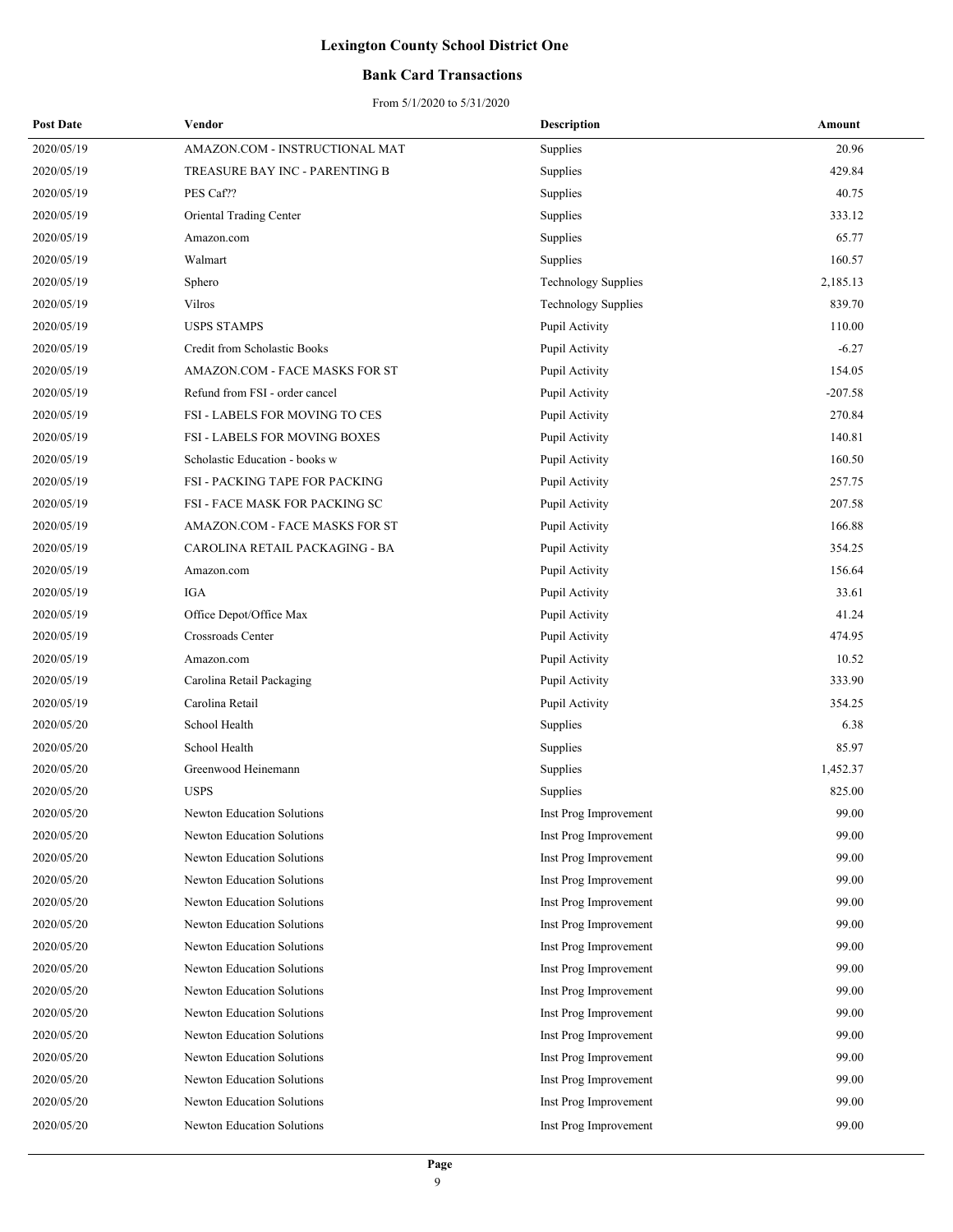### **Bank Card Transactions**

| <b>Post Date</b> | Vendor                            | <b>Description</b>    | Amount      |
|------------------|-----------------------------------|-----------------------|-------------|
| 2020/05/20       | Newton Education Solutions        | Inst Prog Improvement | 99.00       |
| 2020/05/20       | Newton Education Solutions        | Inst Prog Improvement | 99.00       |
| 2020/05/20       | <b>Newton Education Solutions</b> | Inst Prog Improvement | 99.00       |
| 2020/05/20       | <b>Newton Education Solutions</b> | Inst Prog Improvement | 99.00       |
| 2020/05/20       | Newton Education Solutions        | Inst Prog Improvement | 99.00       |
| 2020/05/20       | <b>Newton Education Solutions</b> | Inst Prog Improvement | 99.00       |
| 2020/05/20       | Newton Education Solutions        | Inst Prog Improvement | 99.00       |
| 2020/05/20       | Newton Education Solutions        | Inst Prog Improvement | 99.00       |
| 2020/05/20       | <b>Newton Education Solutions</b> | Inst Prog Improvement | 99.00       |
| 2020/05/20       | Newton Education Solutions        | Inst Prog Improvement | 99.00       |
| 2020/05/20       | <b>Newton Education Solutions</b> | Inst Prog Improvement | 99.00       |
| 2020/05/20       | Amazon.com                        | Pupil Activity        | 235.07      |
| 2020/05/20       | Office Depot                      | Pupil Activity        | 37.00       |
| 2020/05/21       | Teachers Pay Teachers             | Supplies-Immersion    | 11.60       |
| 2020/05/21       | Scholastic Canada                 | Supplies-Immersion    | 488.00      |
| 2020/05/21       | Bayard                            | Supplies-Immersion    | 270.29      |
| 2020/05/21       | <b>Educational Wonderland</b>     | Supplies-Immersion    | 18.31       |
| 2020/05/21       | <b>Embassy Suites</b>             | Supplies              | $-1,036.00$ |
| 2020/05/21       | <b>Educational Wonderland</b>     | Supplies-Immersion    | 50.67       |
| 2020/05/21       | Amazon                            | Supplies-Immersion    | 207.17      |
| 2020/05/21       | Foreign Currency Fee for order    | Supplies-Immersion    | 8.43        |
| 2020/05/21       | Amazon                            | Supplies-Immersion    | 23.84       |
| 2020/05/21       | AbeBooks                          | Supplies-Immersion    | $-12.04$    |
| 2020/05/21       | Abebooks                          | Supplies-Immersion    | 12.04       |
| 2020/05/21       | Bayard                            | Supplies-Immersion    | 76.84       |
| 2020/05/21       | Ebay                              | Supplies-Immersion    | 22.63       |
| 2020/05/21       | Foreign Currency Fee for order    | Supplies-Immersion    | 15.30       |
| 2020/05/21       | Amazon                            | Supplies-Immersion    | 29.94       |
| 2020/05/21       | Scholastic Canada                 | Supplies-Immersion    | 22.00       |
| 2020/05/21       | Foreign Currency fee for order    | Supplies-Immersion    | 2.87        |
| 2020/05/21       | Teachers Pay Teachers             | Supplies-Immersion    | 168.48      |
| 2020/05/21       | Teachers Pay Teachers             | Supplies-Immersion    | 148.73      |
| 2020/05/21       | <b>UNICORN PRINTING</b>           | Supplies              | 637.72      |
| 2020/05/21       | PINE PRESS PRINTING               | Supplies              | 622.93      |
| 2020/05/21       | Amazon.com                        | Supplies              | 901.08      |
| 2020/05/21       | Amazon.com                        | Supplies              | 87.68       |
| 2020/05/21       | Amazon                            | Supplies              | 178.16      |
| 2020/05/21       | Amazon                            | Supplies              | 19.00       |
| 2020/05/21       | Office Depot                      | Supplies              | 11.03       |
| 2020/05/21       | Amazon                            | Supplies              | 320.80      |
| 2020/05/21       | Amazon                            | Supplies              | 168.40      |
| 2020/05/21       | Amazon                            | Supplies              | 250.31      |
| 2020/05/21       | Office Depot                      | Supplies              | 68.36       |
| 2020/05/21       | Barnes & Noble                    | Supplies              | 240.48      |
| 2020/05/21       | Amazon                            | Supplies              | 1,438.75    |
|                  |                                   |                       |             |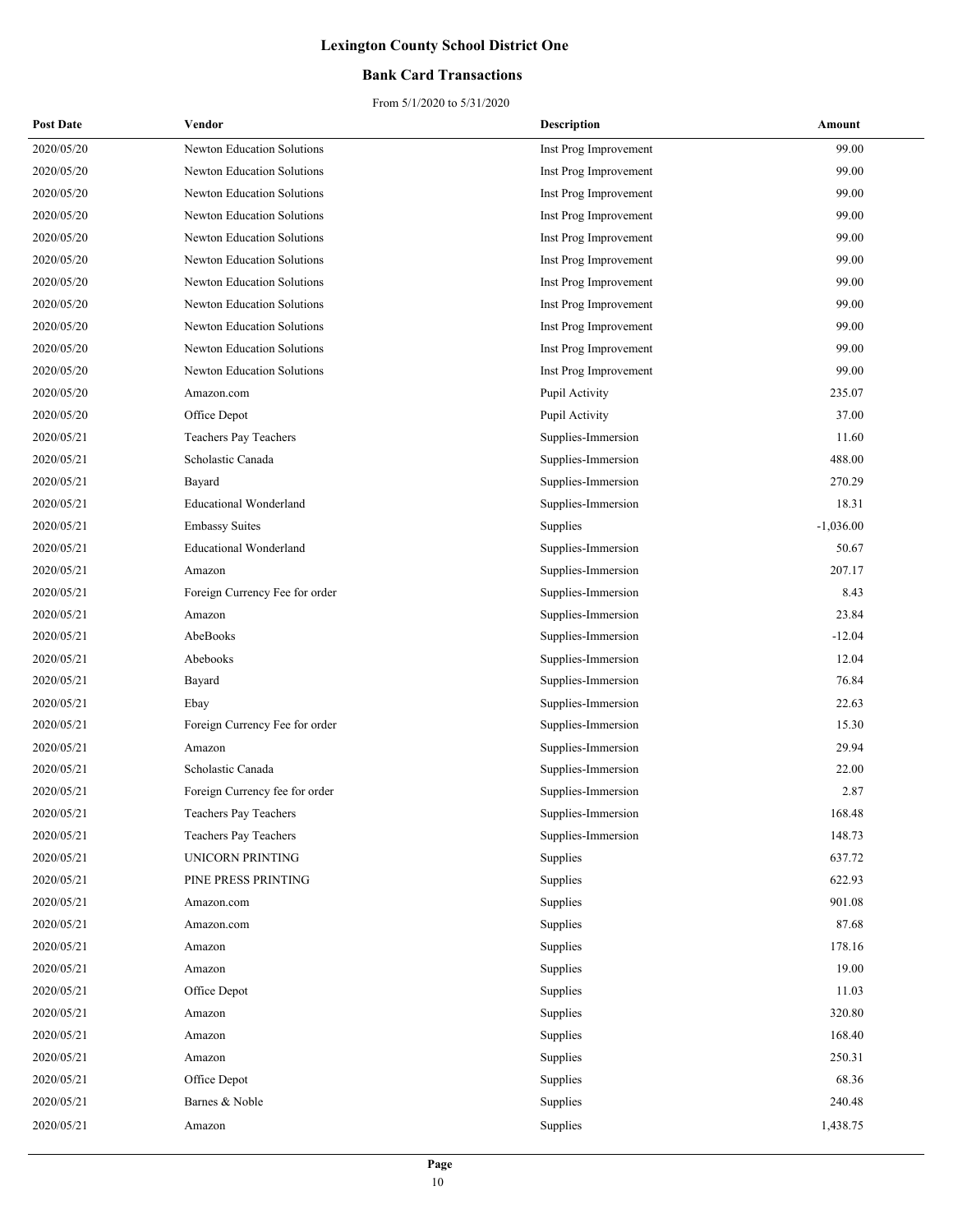### **Bank Card Transactions**

| <b>Post Date</b> | Vendor                         | <b>Description</b>         | Amount    |
|------------------|--------------------------------|----------------------------|-----------|
| 2020/05/21       | <b>AMAZON</b>                  | Supplies                   | 112.32    |
| 2020/05/21       | <b>AMAZON</b>                  | Supplies                   | 174.63    |
| 2020/05/21       | <b>AMAZON</b>                  | Supplies                   | 27.80     |
| 2020/05/21       | <b>AMAZON</b>                  | Supplies                   | 155.06    |
| 2020/05/21       | <b>AMAZON</b>                  | Supplies                   | 79.16     |
| 2020/05/21       | <b>AMAZON</b>                  | Supplies                   | 58.26     |
| 2020/05/21       | <b>AMAZON</b>                  | Supplies                   | 83.12     |
| 2020/05/21       | <b>AMAZON</b>                  | Supplies                   | 64.18     |
| 2020/05/21       | <b>AMAZON</b>                  | Supplies                   | 68.58     |
| 2020/05/21       | <b>AMAZON</b>                  | Supplies                   | 22.46     |
| 2020/05/21       | <b>AMAZON</b>                  | Supplies                   | 26.74     |
| 2020/05/21       | Keystone Resort Reservations   | Travel-Teacher Staff Dev   | $-939.54$ |
| 2020/05/21       | Newton Educational Solutions   | Travel-Teacher Staff Dev   | 1,683.00  |
| 2020/05/21       | DOLLAR DENERAL                 | Supplies                   | 10.00     |
| 2020/05/21       | <b>FORMS AND SUPPLY</b>        | Supplies                   | 3,113.70  |
| 2020/05/21       | <b>ASCD</b>                    | Dues and Fees              | 79.00     |
| 2020/05/21       | SOURCE TECHNOLOGIES            | <b>Technology Supplies</b> | 960.86    |
| 2020/05/21       | <b>GFOASC</b>                  | Dues and Fees              | 20.00     |
| 2020/05/21       | <b>GFOASC</b>                  | Dues and Fees              | 20.00     |
| 2020/05/21       | <b>GFOASC</b>                  | Dues and Fees              | 20.00     |
| 2020/05/21       | <b>GFOASC</b>                  | Dues and Fees              | 20.00     |
| 2020/05/21       | <b>GFOASC</b>                  | Dues and Fees              | 20.00     |
| 2020/05/21       | <b>GFOASC</b>                  | Dues and Fees              | 20.00     |
| 2020/05/21       | LOWES                          | Supplies                   | 19.84     |
| 2020/05/21       | <b>SUNOCO</b>                  | Supplies-Maintenace        | 23.06     |
| 2020/05/21       | SUNOCO credit                  | Supplies-Maintenace        | $-0.23$   |
| 2020/05/21       | Credit from conference cancell | Dues and Fees              | $-12.08$  |
| 2020/05/21       | A-Z Lawnmower Parts            | Supplies                   | 181.83    |
| 2020/05/21       | Tractor Supply Co.             | Supplies                   | 69.51     |
| 2020/05/21       | The Home Depot                 | Supplies                   | 57.65     |
| 2020/05/21       | Lowes                          | Supplies                   | 129.59    |
| 2020/05/21       | Lowes Foods                    | Supplies                   | 47.31     |
| 2020/05/21       | Lowe's Home Centers            | Supplies                   | 54.64     |
| 2020/05/21       | Lowe's Home Centers            | Supplies                   | 67.58     |
| 2020/05/21       | Shell                          | Supplies                   | 25.00     |
| 2020/05/21       | <b>USPS</b>                    | Supplies                   | 400.00    |
| 2020/05/21       | <b>SUNOCO</b>                  | Supplies                   | 66.60     |
| 2020/05/21       | <b>SUNOCO GAS CREDIT</b>       | Supplies                   | $-0.67$   |
| 2020/05/21       | Shell                          | Supplies                   | $-0.15$   |
| 2020/05/21       | <b>Bitly</b>                   | Software Renewal/Agreemen  | 35.00     |
| 2020/05/21       | Adobe                          | Software Renewal/Agreemen  | 79.99     |
| 2020/05/21       | Zoom.us                        | Software Renewal/Agreemen  | 16.20     |
| 2020/05/21       | GetRocketBook.com              | Supplies                   | 35.00     |
| 2020/05/21       | Paper Mart                     | Supplies                   | 67.84     |
| 2020/05/21       | <b>Education Week</b>          | Periodicals                | 40.00     |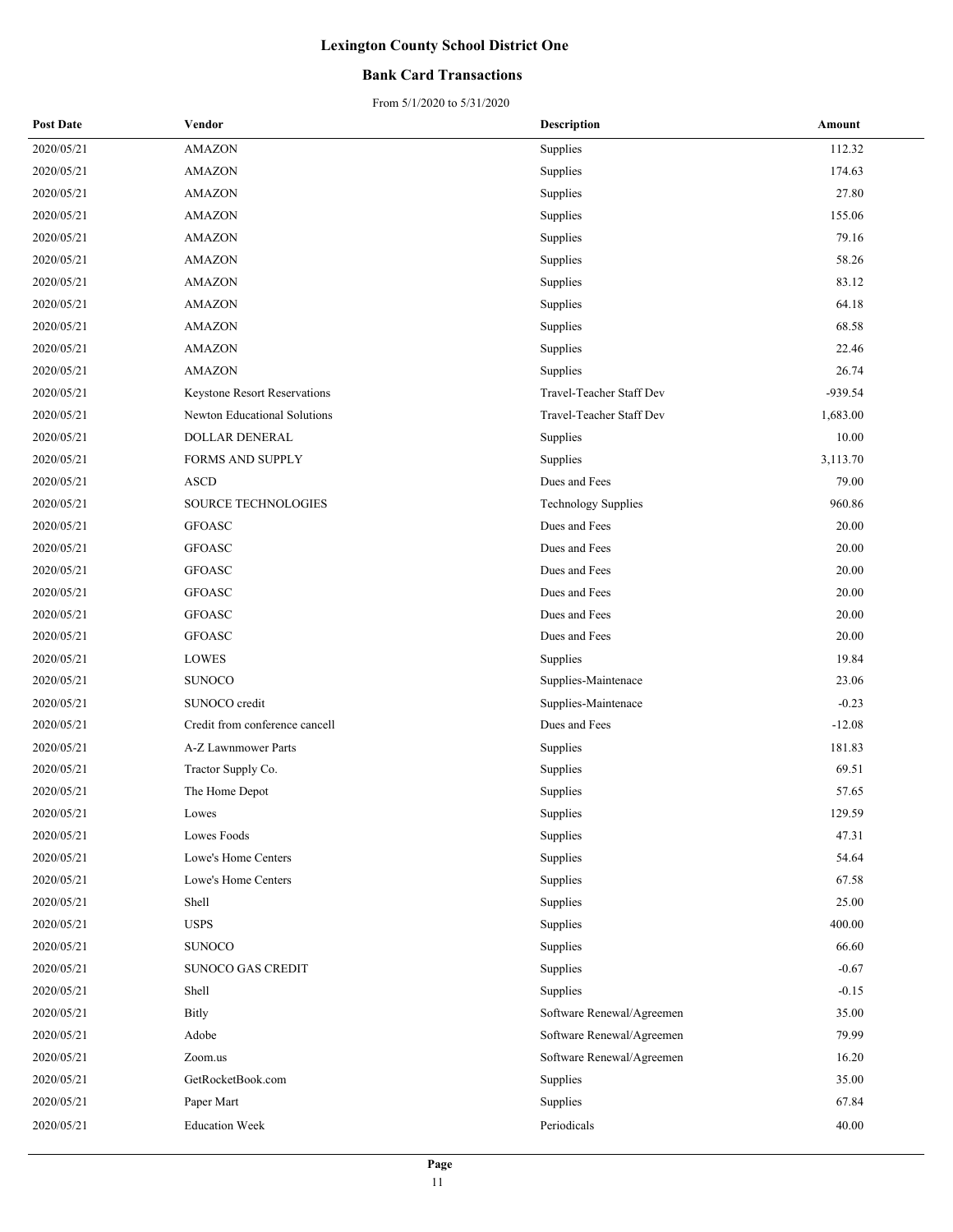### **Bank Card Transactions**

| <b>Post Date</b> | Vendor                         | <b>Description</b>            | Amount    |
|------------------|--------------------------------|-------------------------------|-----------|
| 2020/05/21       | The State Paper                | Periodicals                   | 8.95      |
| 2020/05/21       | CREDIT NATIONAL CENTER FOR CIV | <b>Instructional Services</b> | $-888.76$ |
| 2020/05/21       | CREDIT NATIONAL CENTER FOR CIV | <b>Instructional Services</b> | $-888.76$ |
| 2020/05/21       | <b>USPS</b>                    | Supplies                      | 495.00    |
| 2020/05/21       | <b>ESEA</b>                    | Inst Prog Improvement         | 39.00     |
| 2020/05/21       | Northeast Foundation           | Supplies                      | 108.00    |
| 2020/05/21       | <b>USPS</b>                    | Supplies                      | 35.00     |
| 2020/05/21       | <b>AMAZON</b>                  | Supplies                      | 998.66    |
| 2020/05/21       | <b>AMAZON</b>                  | Supplies                      | 13.90     |
| 2020/05/21       | <b>GREENHOUSE MAGASTORE</b>    | Supplies                      | 1,569.14  |
| 2020/05/21       | LOWE'S                         | Supplies                      | 841.13    |
| 2020/05/21       | Dollar General                 | Pupil Activity                | 101.81    |
| 2020/05/21       | Flocabulary                    | Pupil Activity                | 120.00    |
| 2020/05/21       | <b>USPS</b>                    | Pupil Activity                | 91.59     |
| 2020/05/21       | Gopher                         | Pupil Activity                | 866.54    |
| 2020/05/21       | office depot                   | Pupil Activity                | 158.83    |
| 2020/05/21       | LOWE'S                         | Pupil Activity                | 25.62     |
| 2020/05/21       | OFFICE DEPOT                   | Pupil Activity                | 10.69     |
| 2020/05/21       | Amazon                         | Pupil Activity                | 92.76     |
| 2020/05/21       | <b>USPS</b>                    | Pupil Activity                | 168.80    |
| 2020/05/21       | <b>USPS</b>                    | Pupil Activity                | 144.05    |
| 2020/05/21       | OFFICE DEPOT                   | Pupil Activity                | 21.39     |
| 2020/05/21       | Amazon.com                     | Pupil Activity                | 18.60     |
| 2020/05/21       | Paypal                         | Pupil Activity                | $-135.00$ |
| 2020/05/21       | KJK Basketball Camps           | Pupil Activity                | $-275.00$ |
| 2020/05/21       | <b>BSN</b>                     | Pupil Activity                | 31.74     |
| 2020/05/21       | Foreign Currency Fee for order | Supplies                      | 1.98      |
| 2020/05/21       | Teachers Pay Teachers          | Supplies                      | 342.48    |
| 2020/05/21       | Espace Orthophonie             | Supplies                      | 95.88     |
| 2020/05/27       | Carolina Retail Packaging      | Supplies                      | 17.35     |
| 2020/05/27       | Amazon.com                     | Supplies                      | 177.64    |
| 2020/05/27       | Carolina Retail Packaging      | Supplies                      | 354.25    |
| 2020/05/27       | Amazon.com                     | Supplies                      | 278.10    |
| 2020/05/27       | Amazon.com                     | Supplies                      | 63.13     |
| 2020/05/27       | Carolina Retail Packaging      | Supplies                      | 14.90     |
| 2020/05/27       | Carolina Retail Packaging      | Supplies                      | 8.21      |
| 2020/05/27       | Lowe's                         | Supplies                      | 30.02     |
| 2020/05/27       | Lowe's                         | Supplies                      | 62.43     |
| 2020/05/27       | Lowe's                         | Supplies                      | 36.60     |
| 2020/05/27       | Lowe's                         | Supplies                      | 5.98      |
| 2020/05/27       | Lowe's                         | Supplies                      | 180.83    |
| 2020/05/27       | Lowe's                         | Supplies                      | 120.19    |
| 2020/05/27       | Lowe's                         | Supplies                      | 194.03    |
| 2020/05/27       | <b>USPS</b>                    | Supplies                      | 110.00    |
| 2020/05/27       | CHORAL TRACKS                  | Supplies                      | 49.99     |
|                  |                                |                               |           |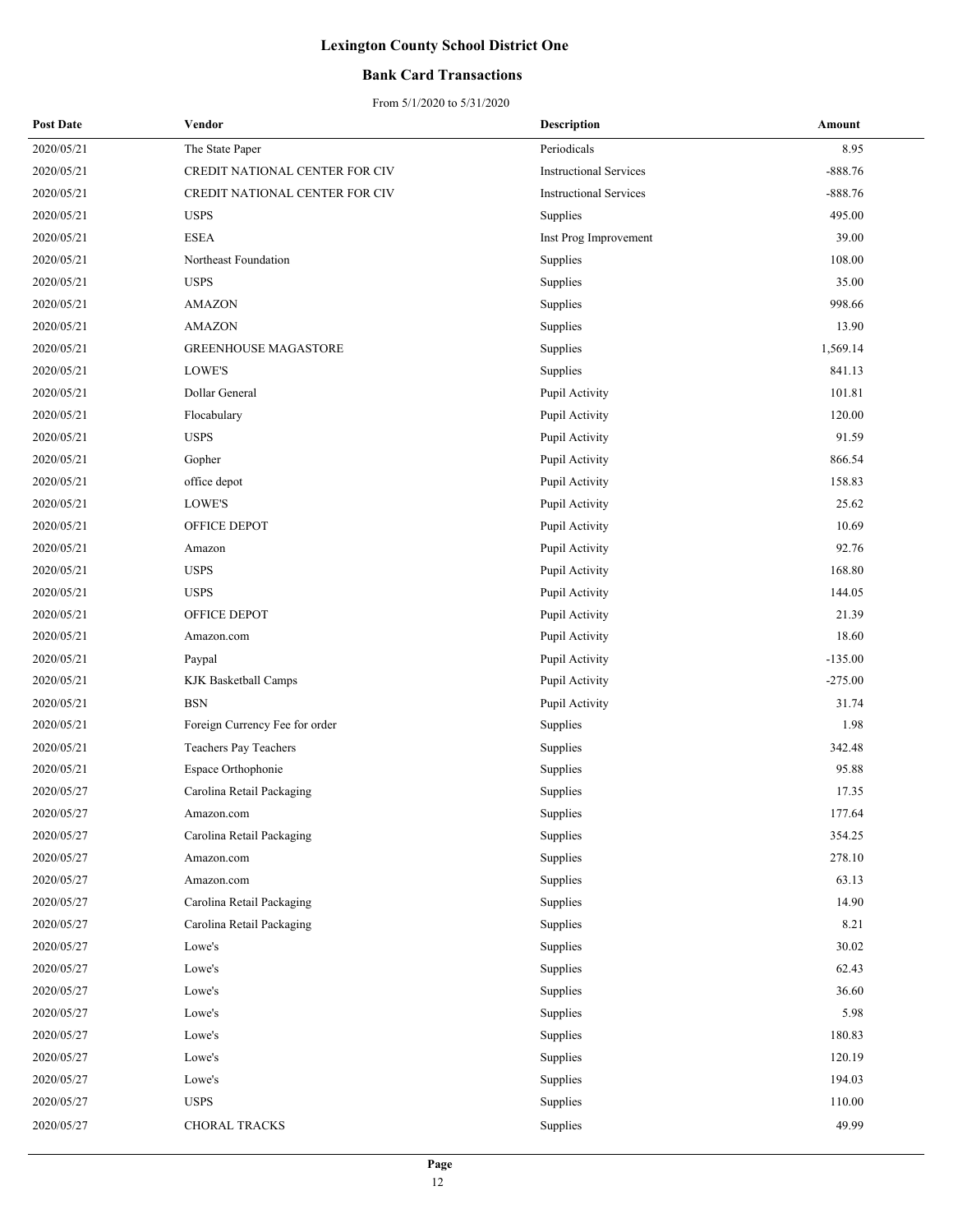### **Bank Card Transactions**

| <b>Post Date</b> | Vendor                         | <b>Description</b>    | Amount   |
|------------------|--------------------------------|-----------------------|----------|
| 2020/05/27       | Carolina Retail Packaging      | Supplies              | 27.71    |
| 2020/05/27       | Amazon book of New Asst.Prin.  | Supplies              | 20.03    |
| 2020/05/27       | Amazon book for AP and/or Prin | Supplies              | 16.47    |
| 2020/05/27       | Amazon book for AP and/or Prin | Supplies              | 16.47    |
| 2020/05/27       | Amazon book for AP and/or Prin | Supplies              | 16.47    |
| 2020/05/27       | Amazon Book for AP &/or Princ. | Supplies              | 16.62    |
| 2020/05/27       | Amazon book for AP and/or Prin | Supplies              | 16.47    |
| 2020/05/27       | Amazon Books for AP and/or Pri | Supplies              | 70.59    |
| 2020/05/27       | Amazon book for AP and/or Prin | Supplies              | 16.47    |
| 2020/05/27       | Amazon Book for AP and/or Prin | Supplies              | 16.47    |
| 2020/05/27       | ASCD membership                | Dues and Fees         | 59.00    |
| 2020/05/27       | Online Learning Consortium     | Inst Prog Improvement | 3,700.00 |
| 2020/05/27       | Carolina Retail Packaging      | Supplies              | 62.44    |
| 2020/05/27       | Amazon                         | Supplies              | 25.20    |
| 2020/05/27       | Amazon                         | Supplies              | 31.97    |
| 2020/05/27       | US Post Office                 | Supplies              | 188.40   |
| 2020/05/27       | Lowe's                         | Supplies              | 27.85    |
| 2020/05/27       | <b>SUNOCO</b>                  | Supplies              | 40.87    |
| 2020/05/27       | <b>SUNOCO</b>                  | Supplies              | $-0.41$  |
| 2020/05/27       | Derricks Service Center        | Supplies              | 62.98    |
| 2020/05/27       | Circle K                       | Supplies              | 23.78    |
| 2020/05/27       | Murphy Express                 | Supplies              | 40.06    |
| 2020/05/27       | Murphy Express                 | Supplies              | 36.50    |
| 2020/05/27       | Amazon.com                     | Supplies              | 906.00   |
| 2020/05/27       | <b>SILHOUETTE</b>              | Supplies              | 333.97   |
| 2020/05/27       | Amazon                         | Supplies              | 37.40    |
| 2020/05/27       | Webstaurant Store              | Supplies              | 1,500.64 |
| 2020/05/27       | Triangle Safe & Lock           | Supplies              | 12.84    |
| 2020/05/27       | United Refrigeration           | Supplies              | 109.29   |
| 2020/05/27       | Carolina Retail Packaging      | Supplies              | 90.00    |
| 2020/05/27       | United Refrigeration           | Supplies              | 307.80   |
| 2020/05/27       | Amazon                         | Supplies              | 22.43    |
| 2020/05/27       | United Refrigeration           | Supplies              | 109.30   |
| 2020/05/27       | Amazon                         | Supplies              | 32.58    |
| 2020/05/27       | Walmart                        | Supplies              | $-60.21$ |
| 2020/05/27       | Pro Kitchen                    | Supplies              | 242.89   |
| 2020/05/27       | Amazon                         | Supplies              | 22.43    |
| 2020/05/27       | Lowes                          | Supplies              | 29.77    |
| 2020/05/27       | Lowes                          | Supplies              | 63.28    |
| 2020/05/27       | Amazon                         | Supplies              | 22.43    |
| 2020/05/27       | Lowes                          | Supplies              | 1.95     |
| 2020/05/27       | United Refrigeration           | Supplies              | 189.16   |
| 2020/05/27       | United Refrigeration           | Supplies              | 131.24   |
| 2020/05/27       | Amazon                         | Supplies              | 22.43    |
| 2020/05/27       | Amazon                         | Supplies              | 22.43    |
|                  |                                |                       |          |